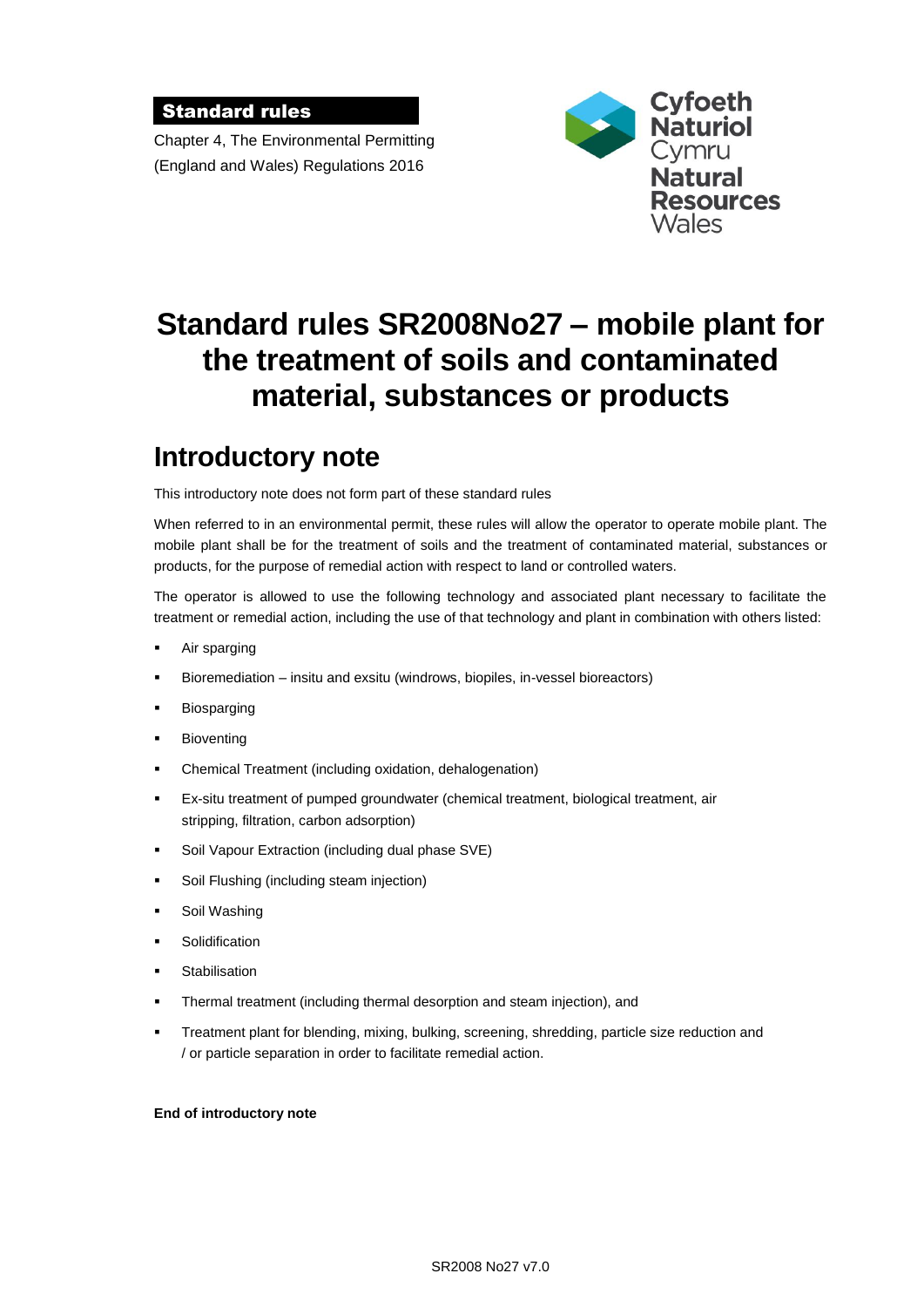## **Rules**

# **1 – Management**

### **1.1 General management**

- 1.1.1 The operator shall manage and operate the activities:
	- (a) in accordance with a written management system that identifies and minimises risks of pollution, including those arising from operations, maintenance, accidents, incidents, nonconformances, closure and those drawn to the attention of the operator as a result of complaints; and
	- (b) using sufficient competent persons and resources.
- 1.1.2 Records demonstrating compliance with rule 1.1.1 shall be maintained.
- 1.1.3 Any person having duties that are or may be affected by the matters set out in these standard rules shall have convenient access to a copy of them kept at or near the place where those duties are carried out.
- 1.1.4 The operator shall comply with the requirements of an approved competence scheme.

### **1.2 Avoidance, recovery and disposal of wastes produced by the activities**

- 1.2.1 The operator shall take appropriate measures to ensure that:
	- (a) the waste hierarchy referred to in Article 4 of the Waste Framework Directive is applied to the generation of waste by the activities; and
	- (b) any waste generated by the activities is treated in accordance with the waste hierarchy referred to in Article 4 of the Waste Framework Directive; and
	- (c) where disposal is necessary, this is undertaken in a manner which minimises its impact on the environment.
- 1.2.2 The operator shall review and record at least every four years whether changes to those measures should be made and take any further appropriate measures identified by a review.

## **2 – Operations**

## **2.1 Permitted activities**

- 2.1.1 The operator is only authorised to carry out the activities specified in table 2.1 below ("the activities").
- 2.1.2 Treatment activities under these rules shall not begin at any site until Natural Resources Wales has agreed a deployment form in writing for that particular site.
- 2.1.3 All process plant and equipment shall be commissioned, operated and maintained, and shall be fully documented and recorded, in accordance with the agreed deployment form.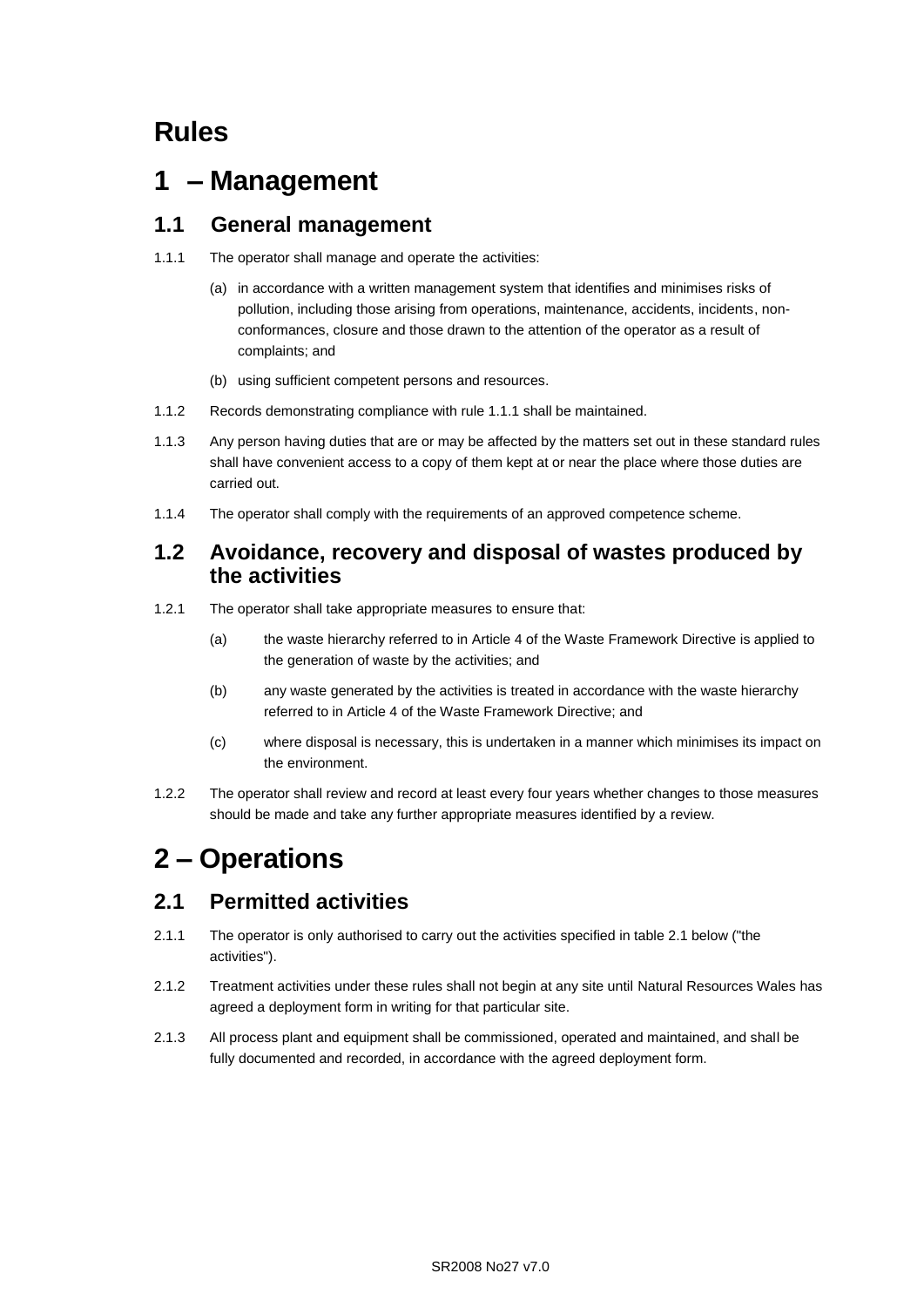| <b>Limits of activities</b>                                                                                                                                                                                                                                                                                                                                           |
|-----------------------------------------------------------------------------------------------------------------------------------------------------------------------------------------------------------------------------------------------------------------------------------------------------------------------------------------------------------------------|
| Storage and treatment for recovery consisting only<br>of use of the following technology and associated<br>plant including the use of that technology and<br>plant in combination with others listed:                                                                                                                                                                 |
| Bioremediation - insitu and exsitu (windrows,<br>biopiles, in-vessel bioreactors)<br>Chemical Treatment (including oxidation,                                                                                                                                                                                                                                         |
| dehalogenation)<br>Ex-situ treatment of pumped groundwater<br>(chemical treatment, biological treatment, air                                                                                                                                                                                                                                                          |
| stripping, filtration, carbon adsorption)<br>Soil Vapour Extraction (including dual phase<br>Soil Flushing (including steam injection)<br>Thermal treatment (including thermal<br>desorption and steam injection), and<br>Treatment plant for blending, mixing, bulking,<br>screening, shredding, particle size reduction<br>and / or particle separation in order to |
| facilitate remedial action.                                                                                                                                                                                                                                                                                                                                           |

## **2.2 Waste acceptance**

- 2.2.1 The total quantity of waste soils and contaminated material, substances or products treated at any site shall not exceed that stated in the agreed deployment form for that particular site.
- 2.2.2 Only those waste soils and contaminated materials, substances or products types listed in the agreed deployment form can be stored and treated under these standard rules.

### **2.3 Operating techniques**

2.3.1 The activities shall be operated using the techniques and in the manner described in Table 2.3 below.

### **Table 2.3 Operating techniques**

- 1. Unless otherwise stated in the agreed deployment form, waste soils and contaminated materials, substances or products shall be kept and treated on an impermeable surface with sealed drainage system.
- 2. Inert wastes shall be kept and treated on hard standing or on an impermeable surface with sealed drainage system.

### **2.4 Hazardous waste storage and treatment**

2.4.1 Hazardous waste shall not be mixed, either with a different category of hazardous waste or with other waste, substances or materials, unless it is authorised by table 2.1 and appropriate measures are taken.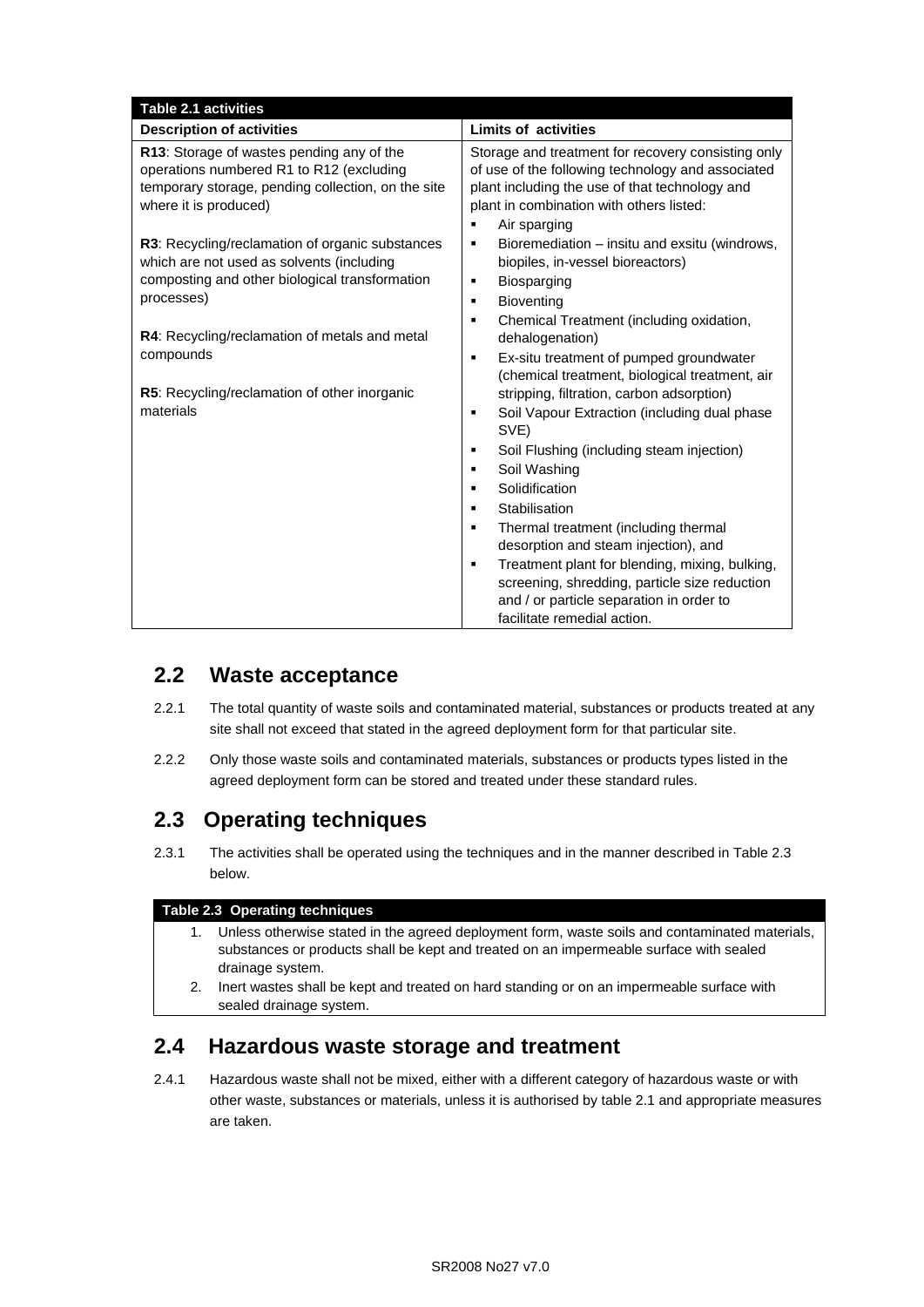# **3 – Emissions and monitoring**

### **3.1 Emissions to air, water or land**

- 3.1.1 There shall be no point source emissions to air, water or land, except from the sources listed in the agreed deployment form.
- 3.1.2 The limits given in the agreed deployment form shall not be exceeded.

## **3.2 Emissions of substances not controlled by emission limits**

- 3.2.1 Emissions of substances not controlled by emission limits (excluding odour) shall not cause pollution. The operator shall not be taken to have breached this rule if appropriate measures, including, but not limited to, those specified in any approved emissions management plan, have been taken to prevent or where that is not practicable, to minimise, those emissions.
- 3.2.2 The operator shall:
	- (a) if notified by Natural Resources Wales that the activities are giving rise to pollution, submit to Natural Resources Wales for approval within the period specified, an emissions management plan;
	- (b) implement the approved emissions management plan, from the date of approval, unless otherwise agreed in writing by Natural Resources Wales.
- 3.2.3 All liquids in containers, whose emission to water or land could cause pollution, shall be provided with secondary containment, unless the operator has used other appropriate measures to prevent or where that is not practicable, to minimise, leakage and spillage from the primary container.

### **3.3 Odour**

- 3.3.1 Emissions from the activities shall be free from odour at levels likely to cause pollution outside the site, as perceived by an authorised officer of Natural Resources Wales, unless the operator has used appropriate measures, including, but not limited to, those specified in any approved odour management plan, to prevent or where that is not practicable, to minimise, the odour.
- 3.3.2 The operator shall:
	- (a) if notified by Natural Resources Wales that the activities are giving rise to pollution outside the site due to odour, submit to Natural Resources Wales for approval within the period specified, an odour management plan;
	- (b) implement the approved odour management plan, from the date of approval, unless otherwise agreed in writing by Natural Resources Wales.

### **3.4 Noise and vibration**

- 3.4.1 Emissions from the activities shall be free from noise and vibration at levels likely to cause pollution outside the site, as perceived by an authorised officer of Natural Resources Wales, unless the operator has used appropriate measures, including, but not limited to, those specified in any approved noise and vibration management plan, to prevent or where that is not practicable, to minimise, the noise and vibration.
- 3.4.2 The operator shall:
	- (a) if notified by Natural Resources Wales that the activities are giving rise to pollution outside the site due to noise and vibration, submit to Natural Resources Wales for approval within the period specified, a noise and vibration management plan;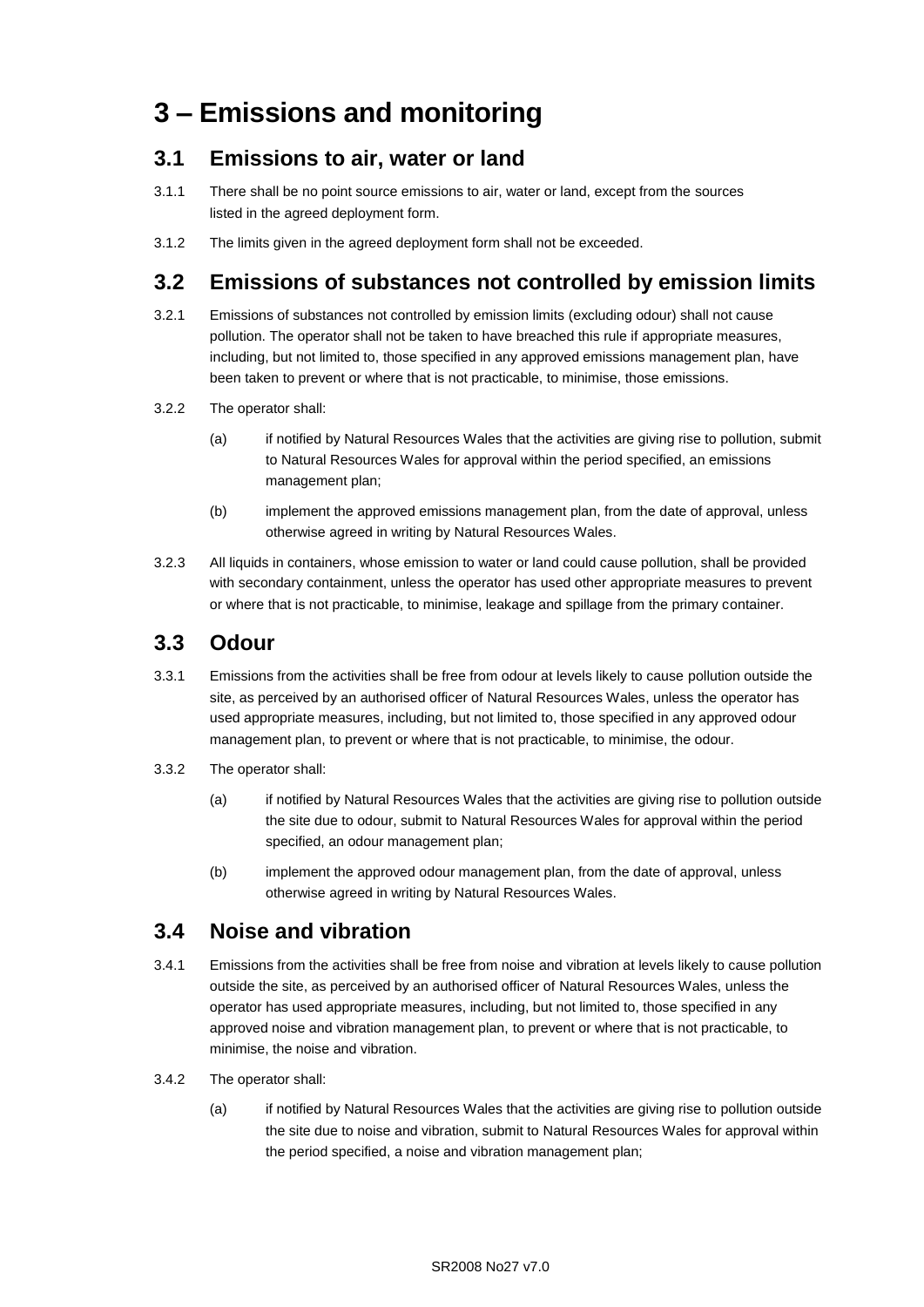(b) implement the approved noise and vibration management plan, from the date of approval, unless otherwise agreed in writing by Natural Resources Wales.

### **3.5 Monitoring**

- 3.5.1 The operator shall undertake monitoring for the parameters, at the locations and not less than the frequencies specified in the agreed deployment form.
- 3.5.2 The operator shall maintain records of all monitoring required by these standard rules including records of the taking and analysis of samples, instrument measurements (periodic and continual), calibrations, examinations, tests and surveys and any assessment or evaluation made on the basis of such data.

## **4 – Information**

### **4.1 Records**

- 4.1.1 All records required to be made by these standard rules shall:
	- (a) be legible;
	- (b) be made as soon as reasonably practicable;
	- (c) if amended, be amended in such a way that the original and any subsequent amendments remain legible or are capable of retrieval; and
	- (d) be retained, unless otherwise agreed by Natural Resources Wales, for at least 6 years from the date when the records were made.
- 4.1.2 The operator shall keep on site all records, plans and the management system required to be maintained by these standard rules, unless otherwise agreed in writing by Natural Resources Wales.

## **4.2 Reporting**

- 4.2.1 The operator shall send all reports and notifications required by these standard rules to Natural Resources Wales using the contact details supplied in writing by Natural Resources Wales.
- 4.2.2 Within one month of the end of each quarter, the operator shall submit to Natural Resources Wales using the form made available for the purpose, the information specified on the form relating to each site and the waste accepted and removed from it during the previous quarter.

### **4.3 Notifications**

- 4.3.1 Natural Resources Wales shall be notified without delay following the detection of:
	- (a) any malfunction, breakdown or failure of equipment or techniques, accident or emission of a substance not controlled by an emission limit which has caused, is causing or may cause significant pollution;
	- (b) the breach of a limit specified in these standard rules and the agreed deployment form; or
	- (c) any significant adverse environmental effects.
- 4.3.2 Written confirmation of actual or potential pollution incidents and breaches of emission limits shall be submitted within 24 hours.
- 4.3.3 Where Natural Resources Wales has requested in writing that it shall be notified when the operator is to undertake monitoring and/or spot sampling, the operator shall inform Natural Resources Wales when the relevant monitoring and/or spot sampling is to take place. The operator shall provide this information to Natural Resources Wales at least 14 days before the date the monitoring is to be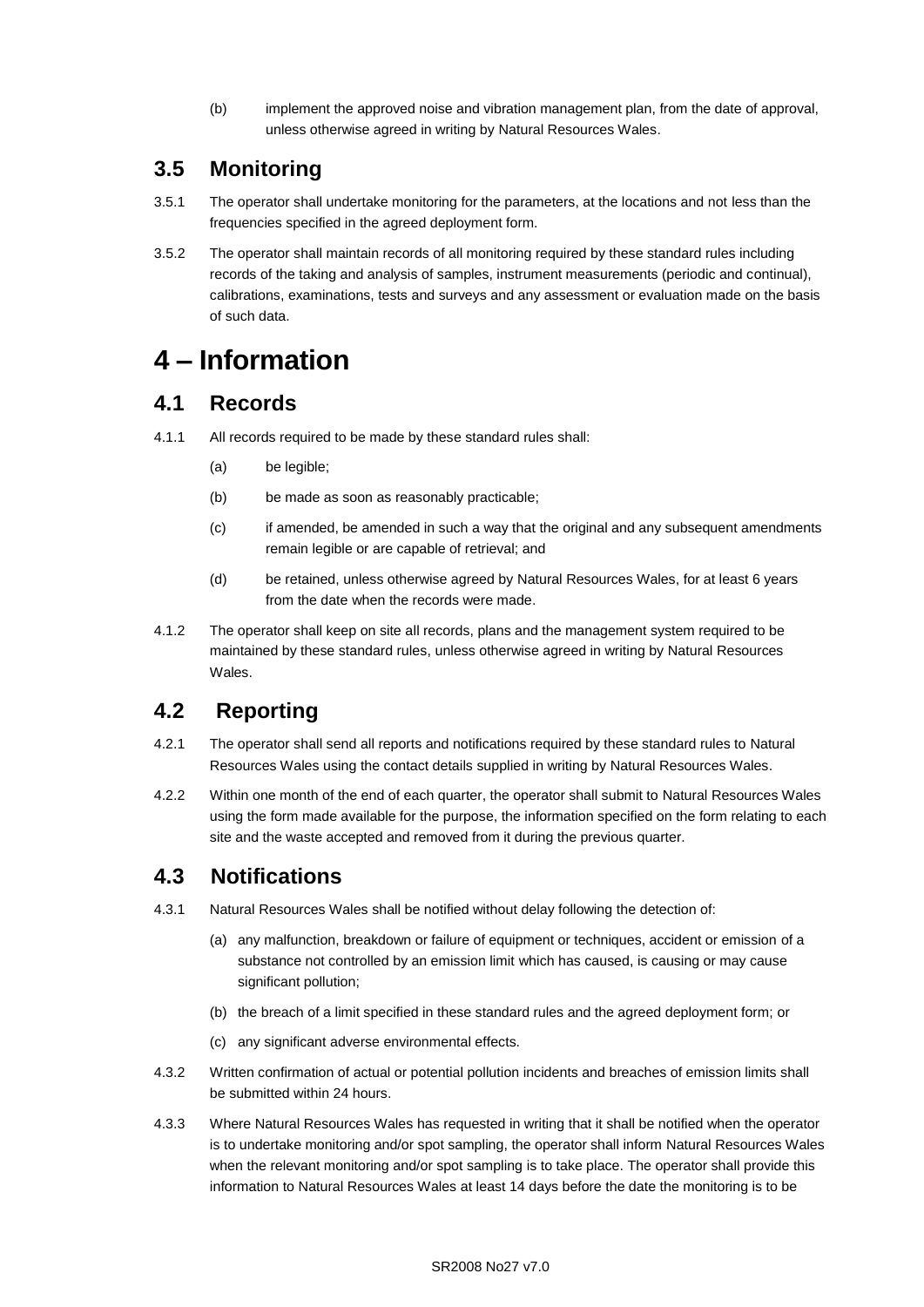undertaken.

- 4.3.4 Natural Resources Wales shall be notified within 14 days of the occurrence of the following matters except where such disclosure is prohibited by Stock Exchange rules:
	- a) Where the operator is a registered company:
	- any change in the operator's trading name, registered name or registered office address; and
	- any steps taken with a view to the operator going into administration, entering into a company voluntary arrangement or being wound up.
	- b) Where the operator is a corporate body other than a registered company:
	- any change in the operator's name or address; and
	- any steps taken with a view to the dissolution of the operator.
	- c) In any other case:
	- the death of any of the named operators (where the operator consists of more than one named individual);
	- any change in the operator's name(s) or address(es); and
	- any steps taken with a view to the operator, or any one of them, going into bankruptcy, entering into a composition or arrangement with creditors, or, in the case them being in a partnership, dissolving the partnership.
- 4.3.5 The operator shall notify Natural Resources Wales at least 7 days prior to commencement of agreed deployment.

### **4.4 Interpretation**

- 4.4.1 In these standard rules the expressions listed below shall have the meaning given.
- 4.4.2 In these standard rules references to reports and notifications mean written reports and notifications, except when reference is being made to notification being made "without delay", in which case it may be provided by telephone.

*"accident"* means an accident that may result in pollution.

*"authorised officer"* means any person authorised by Natural Resources Wales under section 108(1) of The Environment Act 1995 to exercise, in accordance with the terms of any such authorisation, any power specified in Section 108(4) of that Act*.*

*"contaminated material, substances or products"* means contaminated material, substances or products for the purpose of remedial action with respect to land and controlled waters.

"*deployment form"* means Natural Resources Wales form that requires site specific information and control measures to be provided and agreed prior to the use of any mobile plant at a site.

*"emissions of substances not controlled by emission limits"* means emissions of substances to air, water or land from the activities, either from emission points specified in these standard rules or from other localised or diffuse sources, which are not controlled by an emission limit.

*"emissions to land*", include emissions to groundwater.

*"groundwater"* means all water, which is below the surface of the ground in the saturation zone and in direct contact with the ground or subsoil.